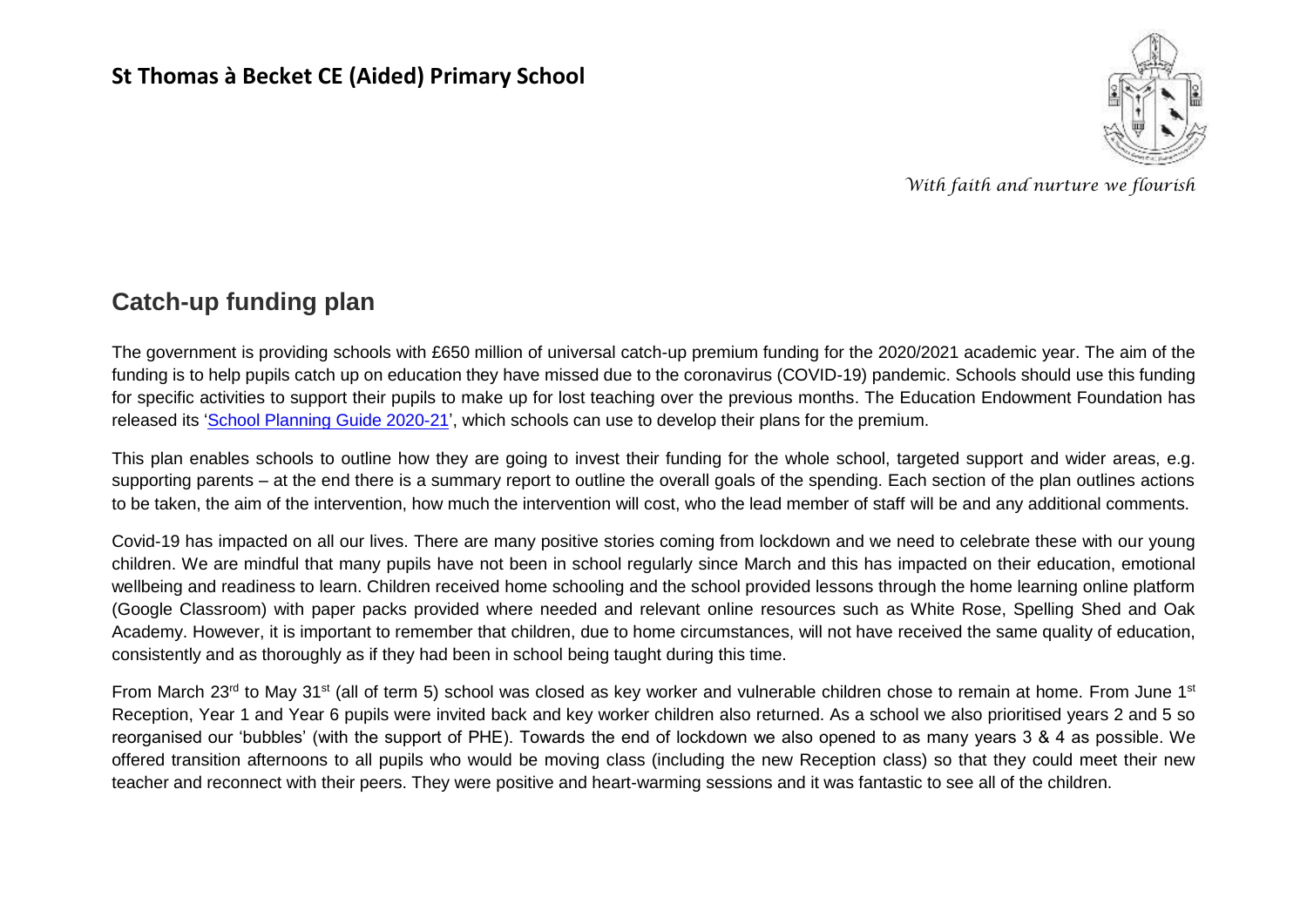Attendance across the school form 1<sup>st</sup> June to the end of the year was:

|                      | Reception | Year   | ′ear<br>_ | ′ear | 'ear | rear   | rear                   |
|----------------------|-----------|--------|-----------|------|------|--------|------------------------|
| ∶of pupils<br>number |           |        |           |      |      |        |                        |
| Attendance           | 3%        | $17\%$ | 60%       | 70%  | 57%  | 42.5%% | E0/<br>$\sim$<br>YZ.5% |

Across the whole school attendance was 60%. On top of that missed in term 5 results in a considerable amount of learning to 'catch up' on across the school. And there will be challenges in supporting these children adequately.

#### **Catch-up planned actions and expenditure –** *Funded with catch-up budget (see budget) and with interventions in addition to our normal provision but without funding.*

| School name:                    | St Thomas à Becket CEVA Primary School |
|---------------------------------|----------------------------------------|
| Academic year:                  | 2020-2021                              |
| Total number of pupils on roll: | 46                                     |
| Total catch-up budget:          | £3680                                  |
| Date of review:                 | February 2021                          |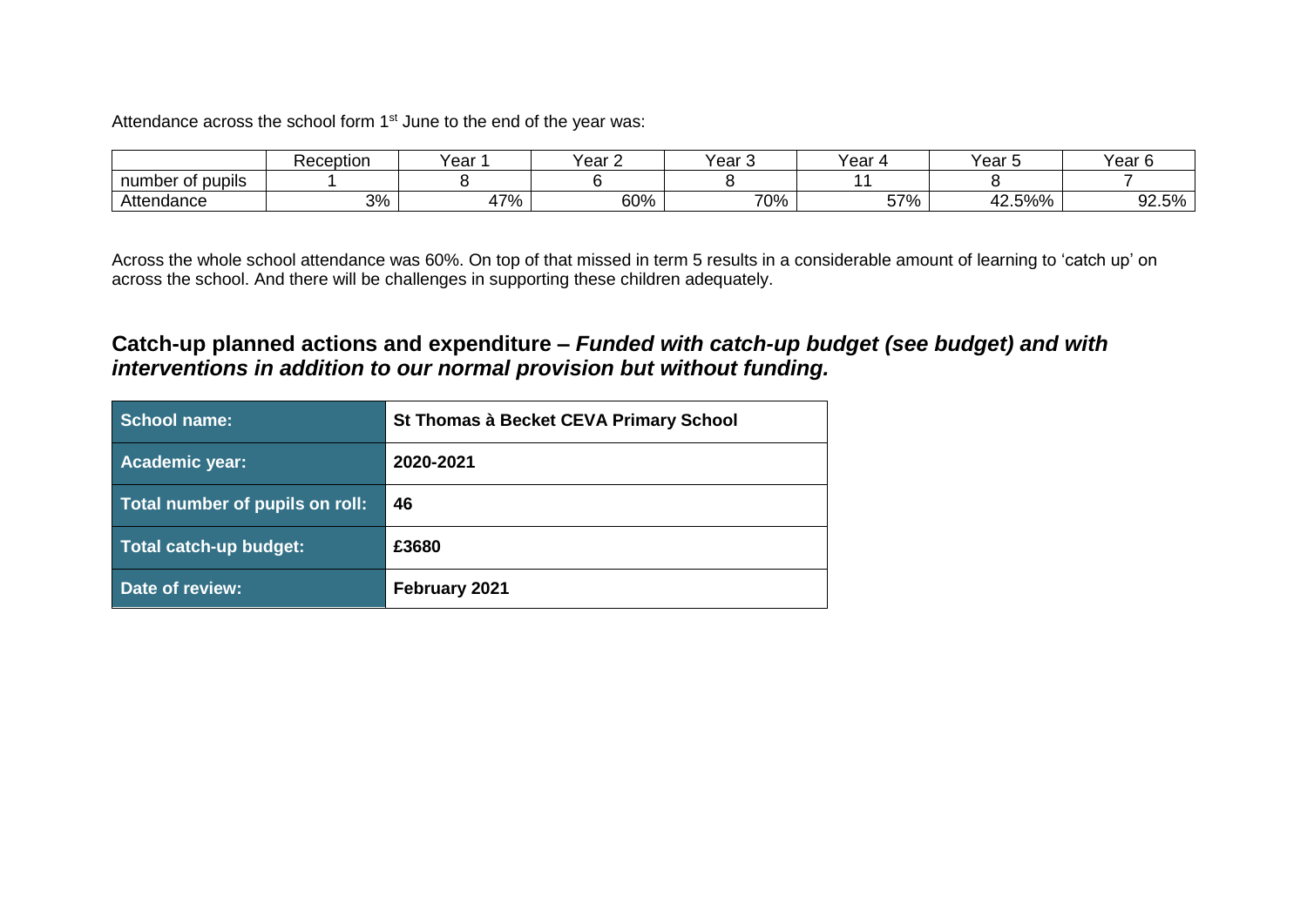### **Whole school support**

| <b>Action</b>                        | <b>Intended outcome</b>                                                                                                                                                                                  | <b>Estimated impact</b>                                                      | <b>Cost</b> | <b>Staff lead</b> | <b>Success Criteria (evidence)</b>                                                                                                                                     |
|--------------------------------------|----------------------------------------------------------------------------------------------------------------------------------------------------------------------------------------------------------|------------------------------------------------------------------------------|-------------|-------------------|------------------------------------------------------------------------------------------------------------------------------------------------------------------------|
| <b>Spelling</b><br>shed              | Across the school all<br>children have access to<br>structured spelling<br>program which can also<br>be accessed at home as<br>part of homework to<br>support school learning<br>and practice key skills | Children make expected or<br>accelerated progress in<br>spelling and writing |             | <b>Teachers</b>   | Spelling ability increases which in<br>turn improves the quality of writing.<br>Increased percentage of children<br>achieve ARE and expected<br>progress in key skills |
| Ed<br>Shed -<br>maths                | Across the school all<br>children have access to<br>times tables practice<br>which can also be<br>accessed at home as part<br>of homework to support<br>school learning and<br>practice key skills       | Children make expected or<br>accelerated progress in times<br>tables         | £154        | <b>Teachers</b>   | Increased percentage of children<br>achieve ARE and expected<br>progress in key skills                                                                                 |
| White<br><b>Rose</b><br><b>Maths</b> | Learning by any children<br>at home is in line with<br>class and children do not<br>fall further behind                                                                                                  | All children make same<br>progress whether at home or<br>school              | £99         | Teachers          | There are not significant gaps in<br>learning of children isolating                                                                                                    |
| <b>Total spend:</b>                  |                                                                                                                                                                                                          |                                                                              |             |                   |                                                                                                                                                                        |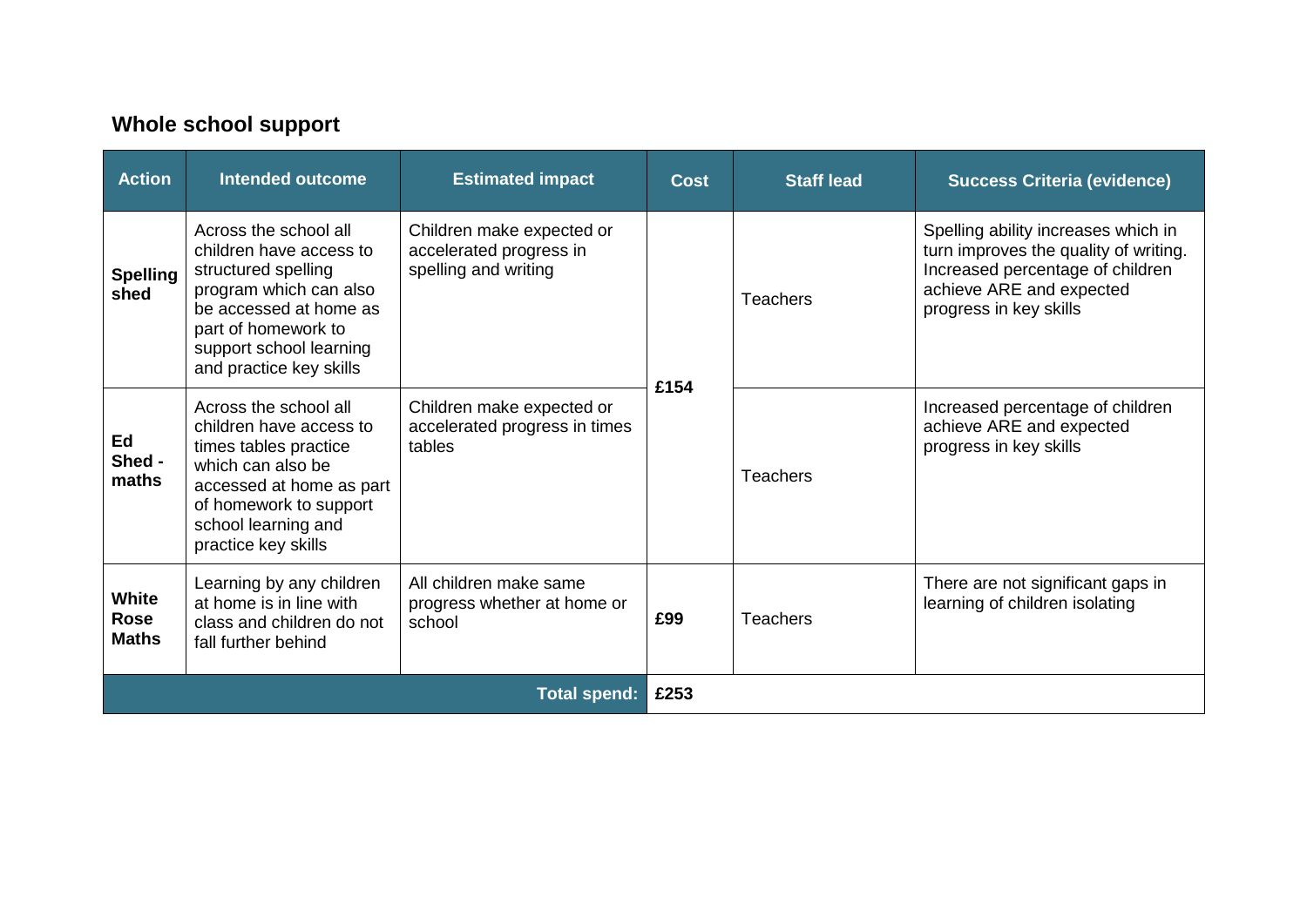# **Targeted support**

| <b>Action</b>                                                                    | <b>Intended outcome</b>                                                                                                                                                                                                            | <b>Estimated impact</b>                                                                                                                       | <b>Cost</b> | <b>Staff lead</b>                                                 | <b>Success Criteria</b><br>(evidence)                                                                                                                                     |
|----------------------------------------------------------------------------------|------------------------------------------------------------------------------------------------------------------------------------------------------------------------------------------------------------------------------------|-----------------------------------------------------------------------------------------------------------------------------------------------|-------------|-------------------------------------------------------------------|---------------------------------------------------------------------------------------------------------------------------------------------------------------------------|
| <b>ELSA hours</b><br>increased by<br>an additional<br>2 hrs week for<br>the year | Children who are anxious<br>about returning to school<br>and the continuing virus<br>threat or those who are<br>finding it hard to re-<br>establish positive<br>relationships with peers<br>have additional ELSA time<br>each week | Children's anxieties are<br>reduced and they have<br>strategies they need to come<br>and get on with their friends<br>without excess conflict | £675        | EP                                                                | Pupil voice evidences<br>children feeling less<br>anxious and are happy in<br>school<br>Behaviour policy<br>implemented and<br>children observed to be<br>playing happily |
| <b>Targeted</b><br>extra 1:1<br>reading                                          | Children who have been<br>identified as having gaps<br>in reading receive extra<br>daily reading progress.                                                                                                                         | Children make good progress<br>in reading and targeted<br>children make accelerated<br>progress                                               | <b>£nil</b> | delivered across the<br>school by HT                              | Increase in percentage<br>of children at ARE in<br>reading and reading<br>progress to be in line<br>with pre-covid<br>achievements                                        |
| Daily phonic<br>intervention                                                     | Children in Years 1,2 & 3<br>identified with phonic gaps                                                                                                                                                                           | Children make rapid progress<br>in learning and retaining<br>phonic knowledge and are<br>able to apply effectively                            | £nil        | delivered by class<br>teachers/TAs as part<br>of contracted hours | Targeted children show<br>significant improvement<br>in phonics screening<br>check                                                                                        |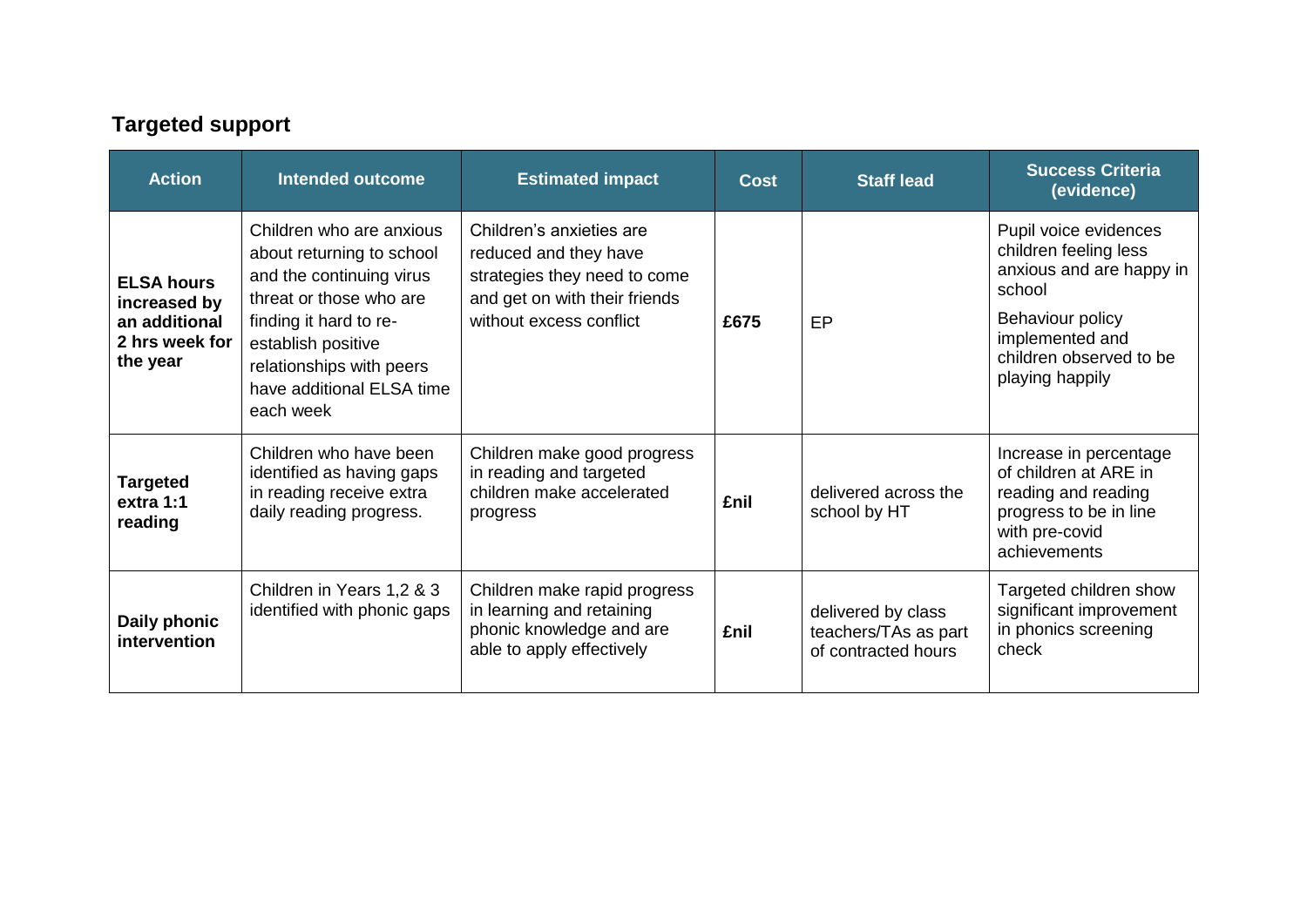| <b>Accurately</b><br>assess<br>pupils'<br>abilities<br>across the<br>curriculum | Accurate understanding of<br>pupils abilities in reading,<br>writing and maths which is<br>not known as many have<br>missed schooling                                                                  | Teachers able to identify then<br>plan to address gaps in<br>learning                                                                                      | £nil        | all teachers                         | work and interventions<br>for all pulils pitched at an<br>appropriate level with<br>challenge for all in maths<br>lessons evident based<br>on accurate assessment<br>of ability |
|---------------------------------------------------------------------------------|--------------------------------------------------------------------------------------------------------------------------------------------------------------------------------------------------------|------------------------------------------------------------------------------------------------------------------------------------------------------------|-------------|--------------------------------------|---------------------------------------------------------------------------------------------------------------------------------------------------------------------------------|
| <b>Times tables</b><br>interventions<br>(including<br><b>Maths Shed)</b>        | Particularly year 5 (who<br>would have taken<br>multiplication check) and<br>years 3 & 4 to support<br>comprehensive knowledge                                                                         | Targeted children have an<br>increasingly confident grasp of<br>multiplication tables, be able to<br>recall facts and use in<br>calculations and reasoning | <b>£nil</b> | teachers and TA                      | Children equipped to<br>meet ARE in their year<br>group                                                                                                                         |
| <b>Targeted</b><br>maths<br>intervention                                        | Highlight children across<br>the school whose<br>calculation knowledge<br>demonstrates gaps. 2x<br>weekly interventions to<br>address                                                                  | Children have confident<br>calculation knowledge to<br>access relevant AREs                                                                                | <b>£nil</b> | delivered across the<br>school by HT | Increase in percentage<br>of children reaching ARE<br>and making accelerated<br>progress in assessments<br>by Term 5                                                            |
| <b>Additional TA</b><br>hours 182                                               | Highlighted groups of<br>children across the school<br>$-$ particularly in years 3, 4<br>$85 -$ with gaps in<br>calculation and problem<br>solving in maths to have<br>additional classroom<br>support | Children have confident<br>calculation knowledge to<br>access relevant AREs                                                                                | £2732       | CS, KS & TA - JJ                     | Increase in percentage<br>of children reaching ARE<br>and making accelerated<br>progress in assessments<br>by Term 5                                                            |
| <b>Total spend:</b>                                                             |                                                                                                                                                                                                        |                                                                                                                                                            | £3407       |                                      |                                                                                                                                                                                 |